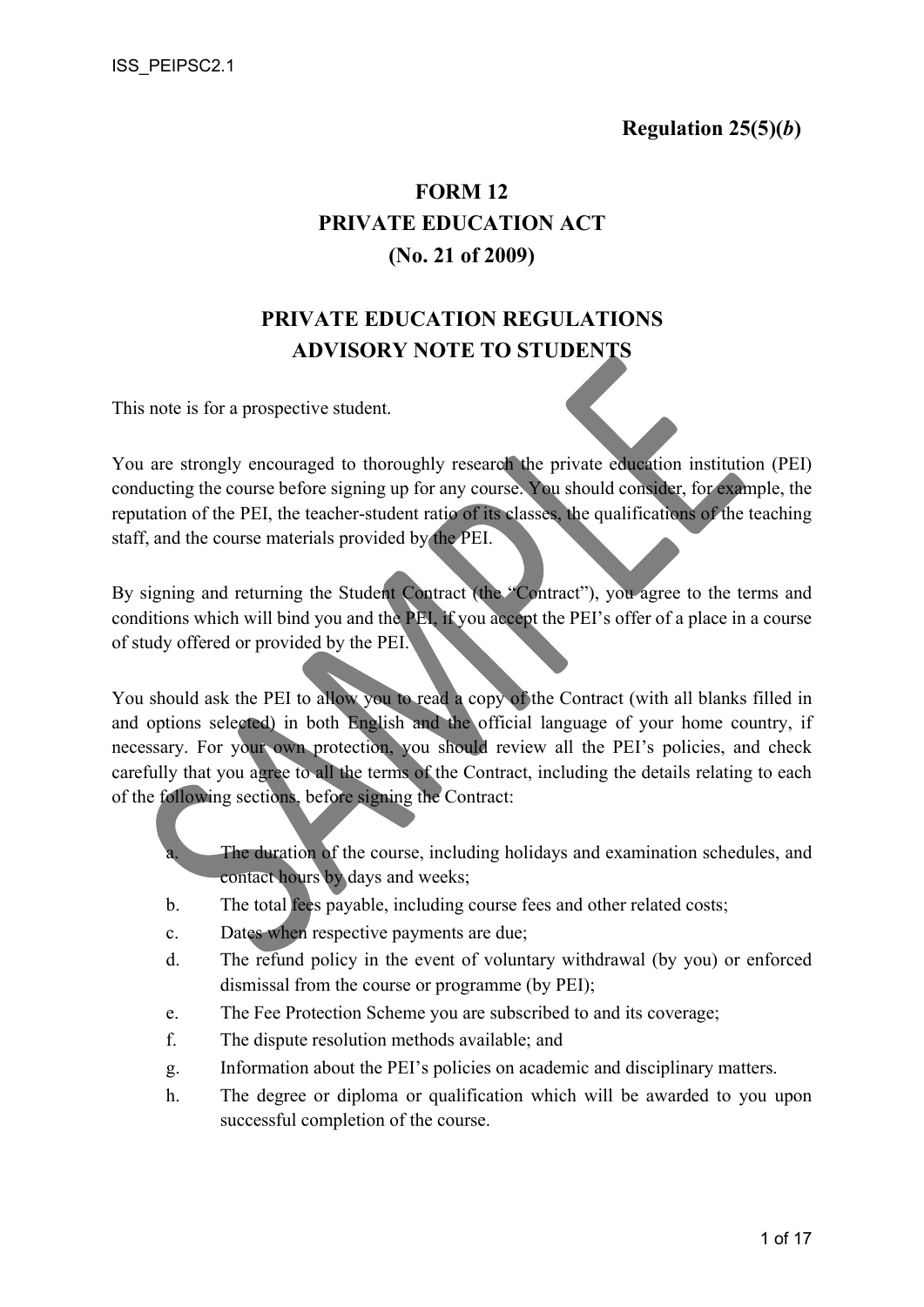If you have any doubt about the contents of the Contract, or if the terms are different from what the agent or the PEI have informed you previously, or advertised, you should always seek advice and/or clarifications before signing the Contract.

| student, or if the student is below the age of 18, his parent or guardian. | This portion below is to be completed by the signatory of the Student Contract, i.e. either the |
|----------------------------------------------------------------------------|-------------------------------------------------------------------------------------------------|
| I,<br>(name of student/parent/guardian)                                    | , NRIC/Passport Number<br>(NRIC/passport no.)                                                   |
|                                                                            | have read and understood this advisory note before signing the Student Contract for             |
| myself/ my ward** (<br>(name of ward)                                      | (NRIC/Passport)                                                                                 |
| with ISS International School.<br>(name of PEI)                            |                                                                                                 |
|                                                                            | (signature of <del>student or</del> parent <del>/ guardian</del> )                              |
|                                                                            | Date: 16 February 2021                                                                          |

\*\* Please delete whichever is inapplicable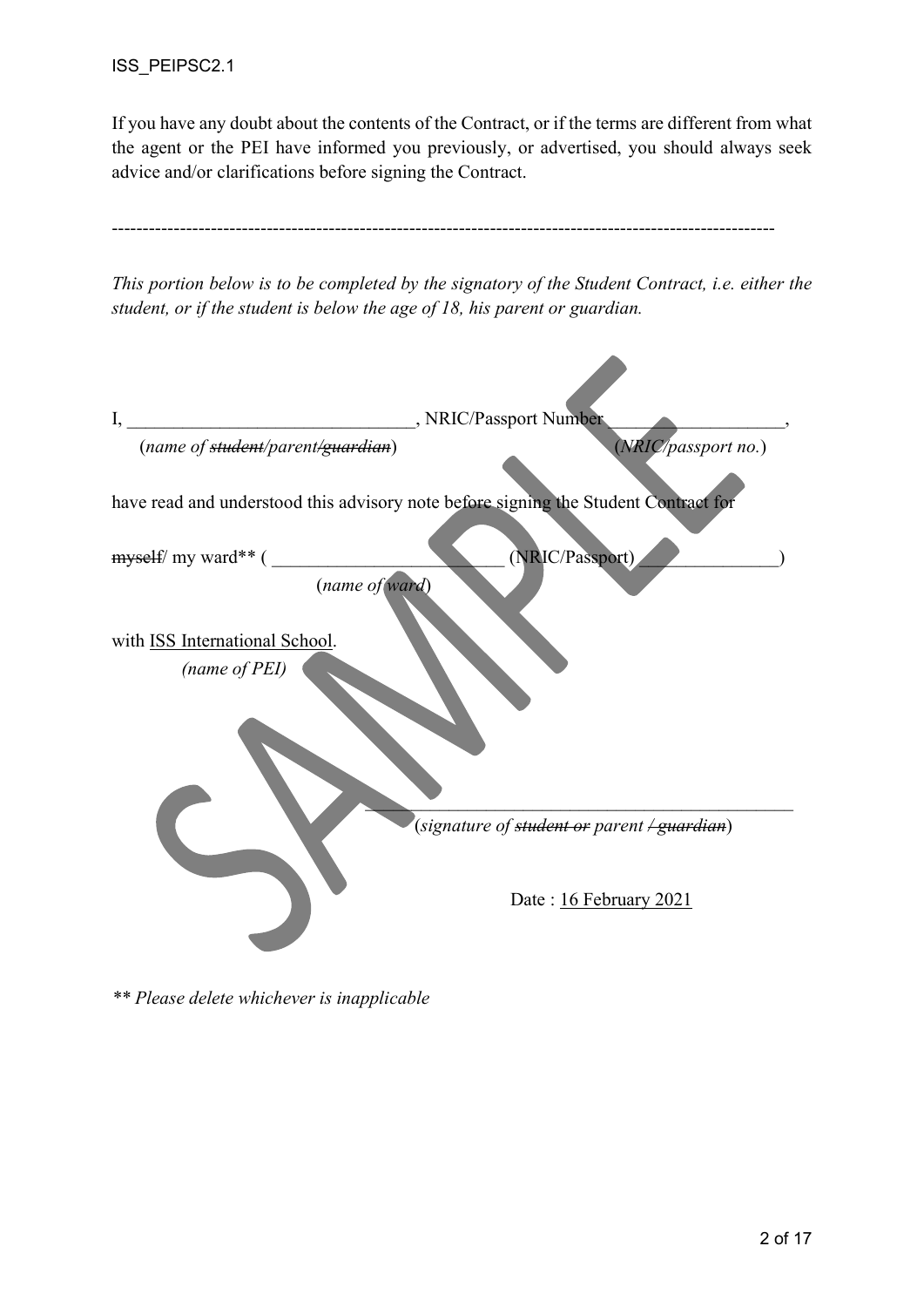### PRIVATE EDUCATION INSTITUTION-STUDENT CONTRACT

This Contract binds both the Private Education Institution (PEI) and the Student, who is represented by the Parent or Legal Guardian, once both parties sign this Contract.

This Contract is made between:

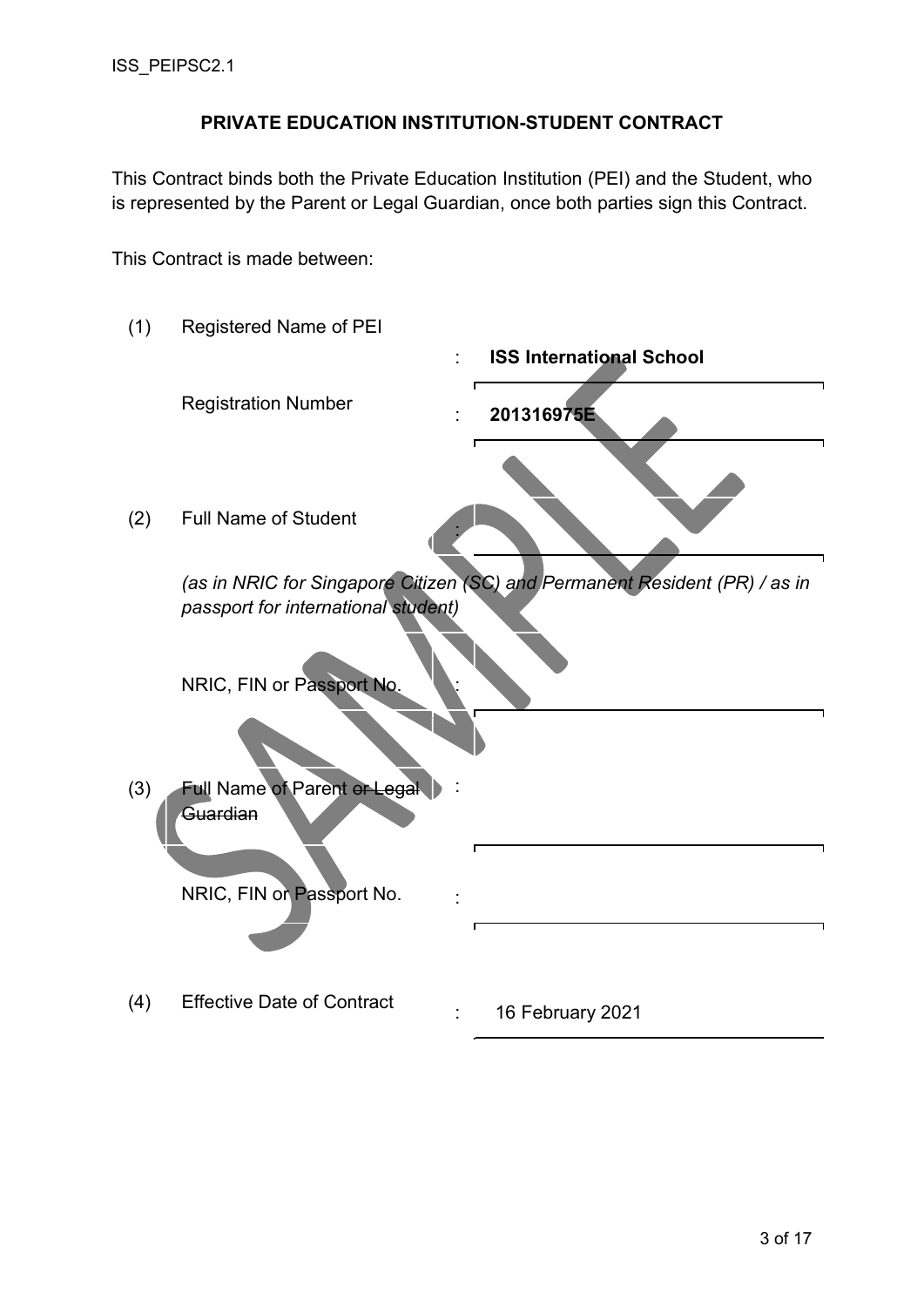### 1. COURSE INFORMATION AND FEES

- 1.1. The PEI will deliver the Course as set out in Schedule A to the Student, towards conferment of the stated qualification upon successful Course completion.
- 1.2. The PEI confirms that the Course has been permitted by the Committee for Private Education (CPE) and no amendments have been made to the Course as set out in **Schedule A**, unless otherwise permitted by CPE.
- 1.3. The Course Fees payable are set out in Schedule B and the applicable Miscellaneous Fees in **Schedule C**.
- 1.4. The total Course Fees stated in Schedule B and Miscellaneous Fees in Schedule C are those applicable in the current academic year. However this is subject to review from one academic year to the next.
- 1.5. The Course Fees are collected in annual basis (by academic year) subject to the above-stated annual reviews as indicated in Schedule B and in two installments, for one academic year.
- 1.6. The Student is considered to be bound for a minimum of one academic year of Course Fees even if the Student withdraws from the PEI within that period without completing or beginning the second semester.
- 1.7. The PEI considers payment made one (1) day after the installment schedule date due(s) in **Schedule B** as late. The PEI will explain to the Student its policy for late payment of the Total Course Fee, including any late payment fee charged in **Schedule C** (if applicable) and any impact on Course/ module completion (if applicable).

### 2. REFUND POLICY

### 2.1. Refund for Withdrawal Due to Non-Delivery of Course:

The PEI will notify the Student within three (3) working days upon knowledge of any of the following:

- 2.1.1. It does not commence the Course on the Course Commencement Date;
- 2.1.2. It terminates the Course before the Course Commencement Date: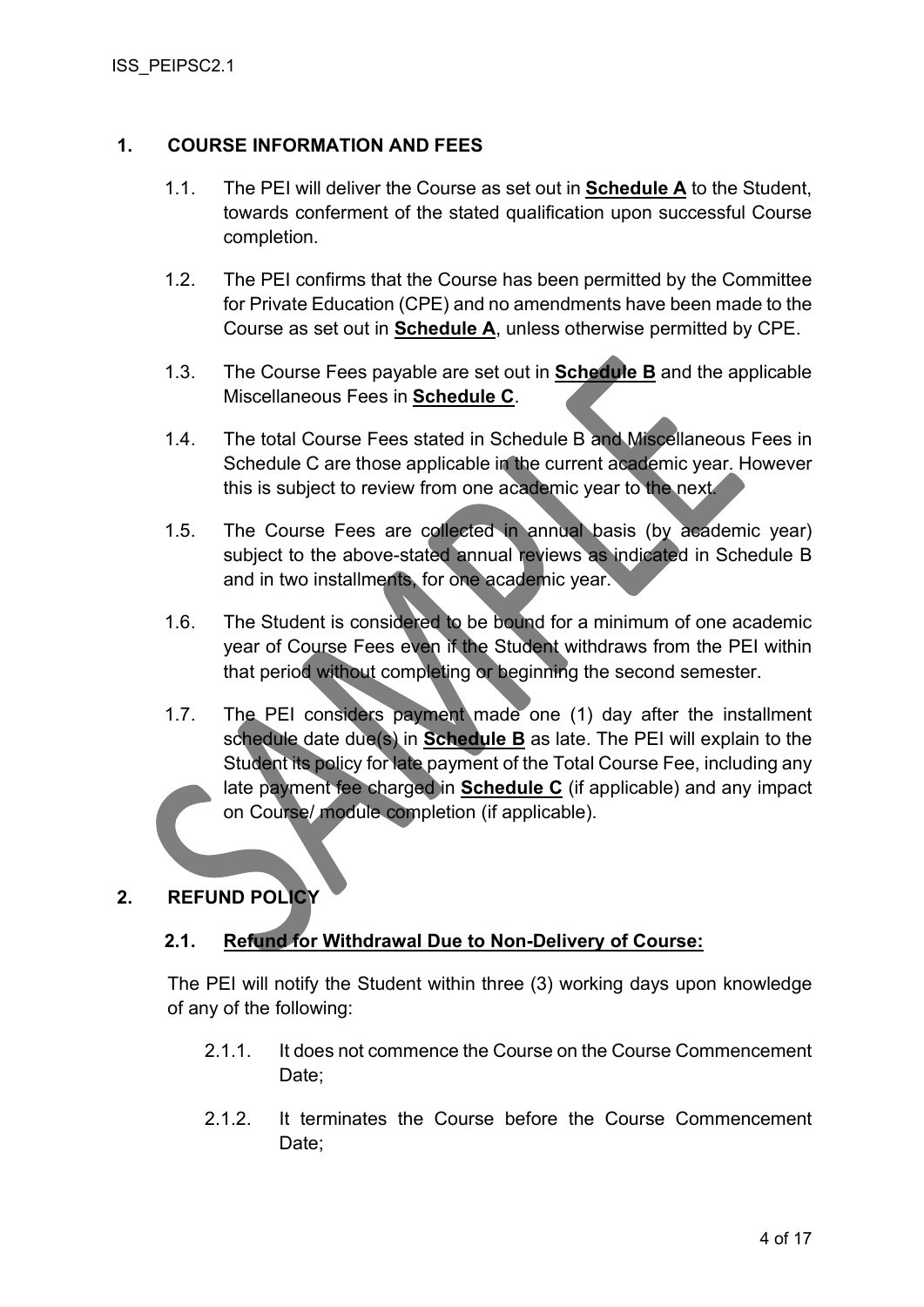- 2.1.3. It does not complete the Course by the Course Completion Date;
- 2.1.4. It terminates the Course before the Course Completion Date;
- 2.1.5. It has not ensured that the Student meets the course entry or matriculation requirement as set by the organisation stated in Schedule A within any stipulated timeline set by CPE; or,
- 2.1.6. The Student's Pass application is rejected by Immigration and Checkpoints Authority (ICA).

The Student should be informed in writing of alternative study arrangements (if any), and also be entitled to a refund of the entire portion of the Course Fees and Miscellaneous Fees already paid should the Student decide to withdraw, within seven (7) working days of the above notice.

#### 2.2. Refund for Withdrawal Due to Other Reasons:

If the Student withdraws from the Course for any reason other than those stated in Clause 2.1, the PEI will, within seven (7) working days of receiving the Student's formal notice of withdrawal, refund to the Student an amount based on the table in Schedule D.

### 2.3. Refund During Cooling-Off Period:

The PEI will provide the Student with a cooling-off period of seven (7) working days after the date that the Contract has been signed by both parties. The Student will be refunded of the highest percentage (stated in Schedule D) of the fees already paid if the Student submits a formal notice of withdrawal to the PEI within the cooling-off period, regardless of whether the Student has started the course or not.

### 3. ADDITIONAL INFORMATION

- 3.1. The laws of Singapore will apply to how this Contract will be read and the rights the parties have under this Contract.
- 3.2. If any part of this Contract is not valid for any reason under the law of Singapore, this will not affect any other part of this Contract.
- 3.3. If the Student and the PEI cannot settle a dispute using the way arranged by the PEI, the Student and the PEI may refer the dispute to the CPE Mediation-Arbitration Scheme (www.cpe.gov.sg).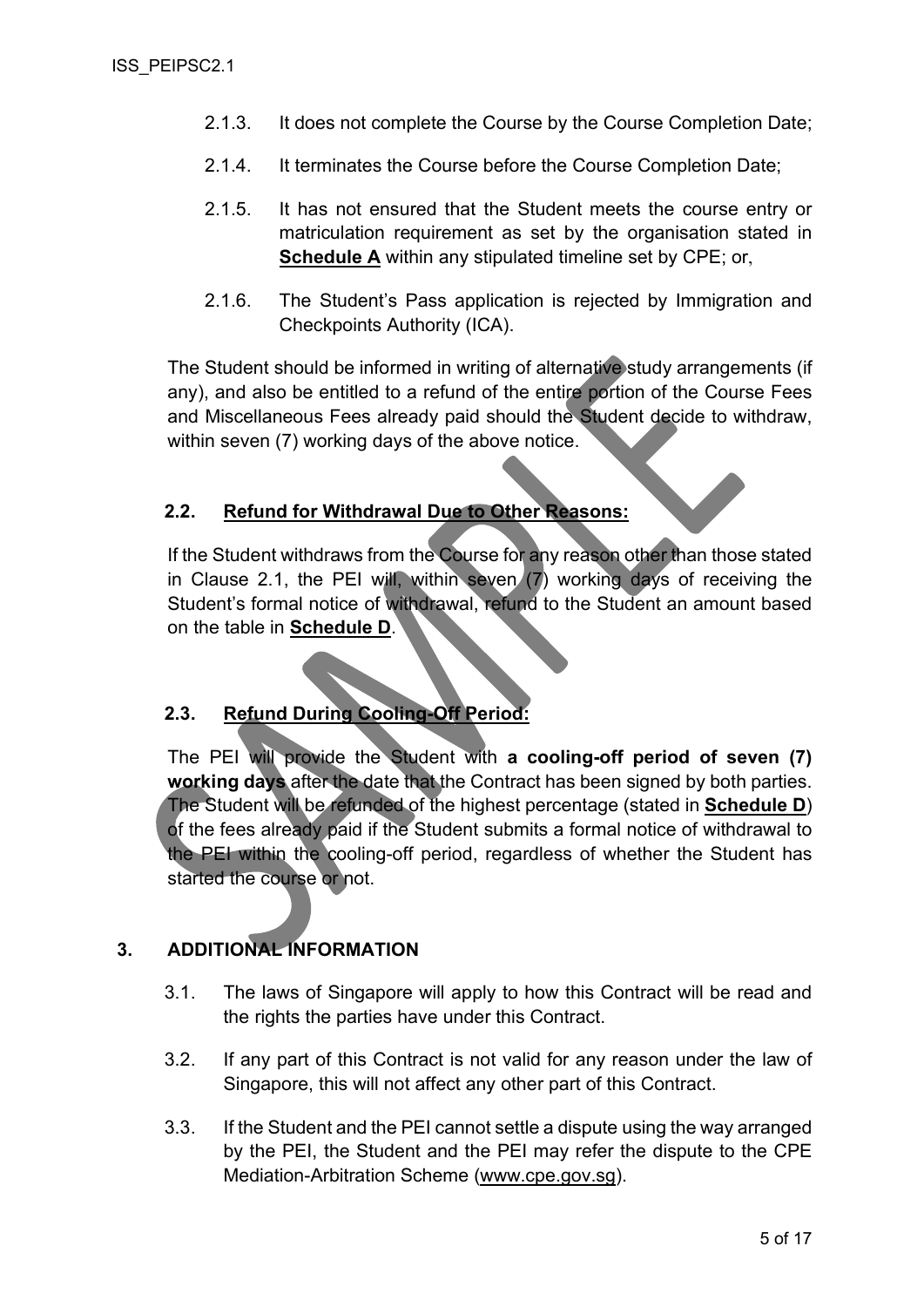- 3.4. All information given by the Student to PEI will not be given by the PEI to anyone else, unless the Student signs in writing that he agrees or unless the PEI is allowed to give the information by law.
- 3.5. If there is any other agreement between the PEI and the Student that is different from the terms in this Contract, then the terms in this Contract will notwithstanding, apply.
- 3.6. If the Student or the PEI does not exercise or delay exercising any right granted by this Contract, the Student and the PEI will still be able to exercise the same type of right under this Contract during the rest of the time the Contract continues.
- 3.7. If this Contract is also signed or translated in any language other than English and there is a difference from the English language copy of this Contract, the English language copy will apply.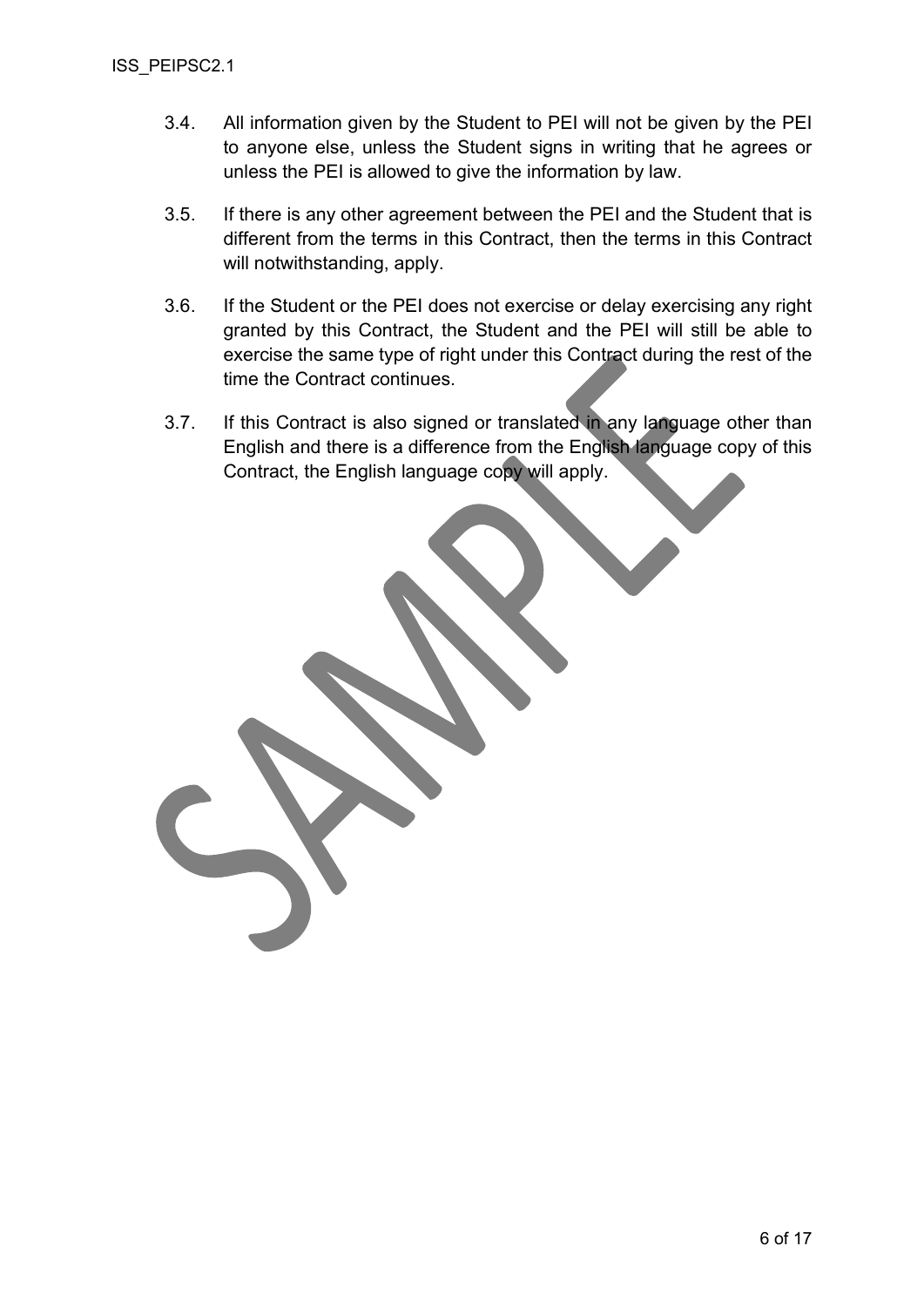## SCHEDULE A COURSE DETAILS

| 1              | <b>Course Title</b>                                                                                            | International Baccalaureate Middle Years Programme<br>(IB MYP) - Grade 6 (G6) to Grade 10 (G10)                                                                         |
|----------------|----------------------------------------------------------------------------------------------------------------|-------------------------------------------------------------------------------------------------------------------------------------------------------------------------|
| $\overline{2}$ | Course Duration (in months)                                                                                    | 50 months (i.e., 10 months per grade level)                                                                                                                             |
| 3              | <b>Full-time or Part-time Course</b>                                                                           | Full-time                                                                                                                                                               |
| 4              | <b>Course Commencement</b><br>Date                                                                             | 1 August 2021                                                                                                                                                           |
| 5              | <b>Course Completion Date</b>                                                                                  | 30 June 2026                                                                                                                                                            |
| 6              | Date of Commencement of<br><b>Studies if later than Course</b><br><b>Commencement Date</b>                     | <b>NA</b>                                                                                                                                                               |
| $\overline{7}$ | Qualification (Name of award<br>to be conferred on the<br>Student upon successful<br><b>Course completion)</b> | To be awarded after Grade 10:<br><b>1. ISS Transcripts;</b><br>2. Students may also qualify for the IB MYP Record of<br>Achievement or IB MYP Certificate;              |
| 8              | Organisation which develops<br>the Course                                                                      | International Baccalaureate (IB)                                                                                                                                        |
| 9              | Organisation which awards/<br>confers the qualification                                                        | International Baccalaureate (IB)                                                                                                                                        |
| 10             | Course entry requirement(s)                                                                                    | Completion of the previous grade level (or equivalent)<br>and sufficient English language skills to undertake the<br>course, as determined by ISS International School. |
| 11             | Course schedule with<br>modules and/or subjects                                                                | The course information, including the course<br>curriculum details, is available on our website:<br>http://www.iss.edu.sg/ib-programme/                                 |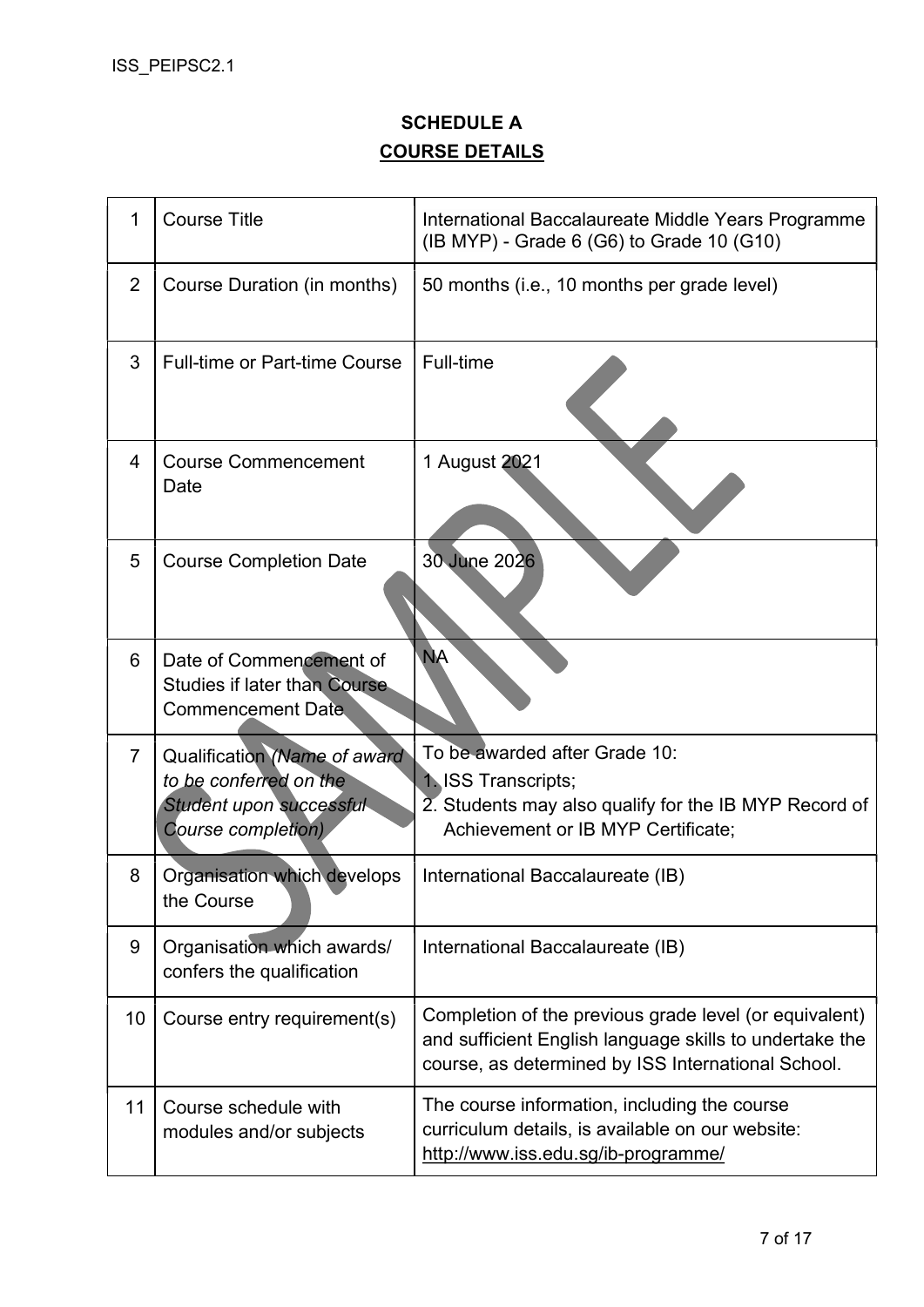| 13<br>Examination and/or other<br>Formal assessments are conducted throughout the<br>year. IB MYP eAssessment examination periods are<br>assessment period<br>determined by IB but are normally held in May each<br>year. For details, please refer to the academic<br>calendar on our website:<br>http://www.iss.edu.sg/calendar/<br>The results of internal assessments are released at<br>14<br><b>Expected examination results</b> |  |
|----------------------------------------------------------------------------------------------------------------------------------------------------------------------------------------------------------------------------------------------------------------------------------------------------------------------------------------------------------------------------------------------------------------------------------------|--|
|                                                                                                                                                                                                                                                                                                                                                                                                                                        |  |
| release date<br>the end of each semester during the school reporting<br>phase and not later than 3 months after the<br>assessments. The release of IB MYP eAssessment<br>results are determined by IB but are normally issued<br>on 1st August for examinations sat in May each year.                                                                                                                                                  |  |
| <b>Expected award conferment</b><br>15<br>If applicable, at the end of each academic year (if a<br>date<br>student leaves the school before completing the<br>academic year, upon request, subject to all fees<br>and sums owing to the PEI being fully paid, he/<br>she will be given an academic document/ transcript to<br>record his/ her academic progress at the time of<br>departure from the school).                          |  |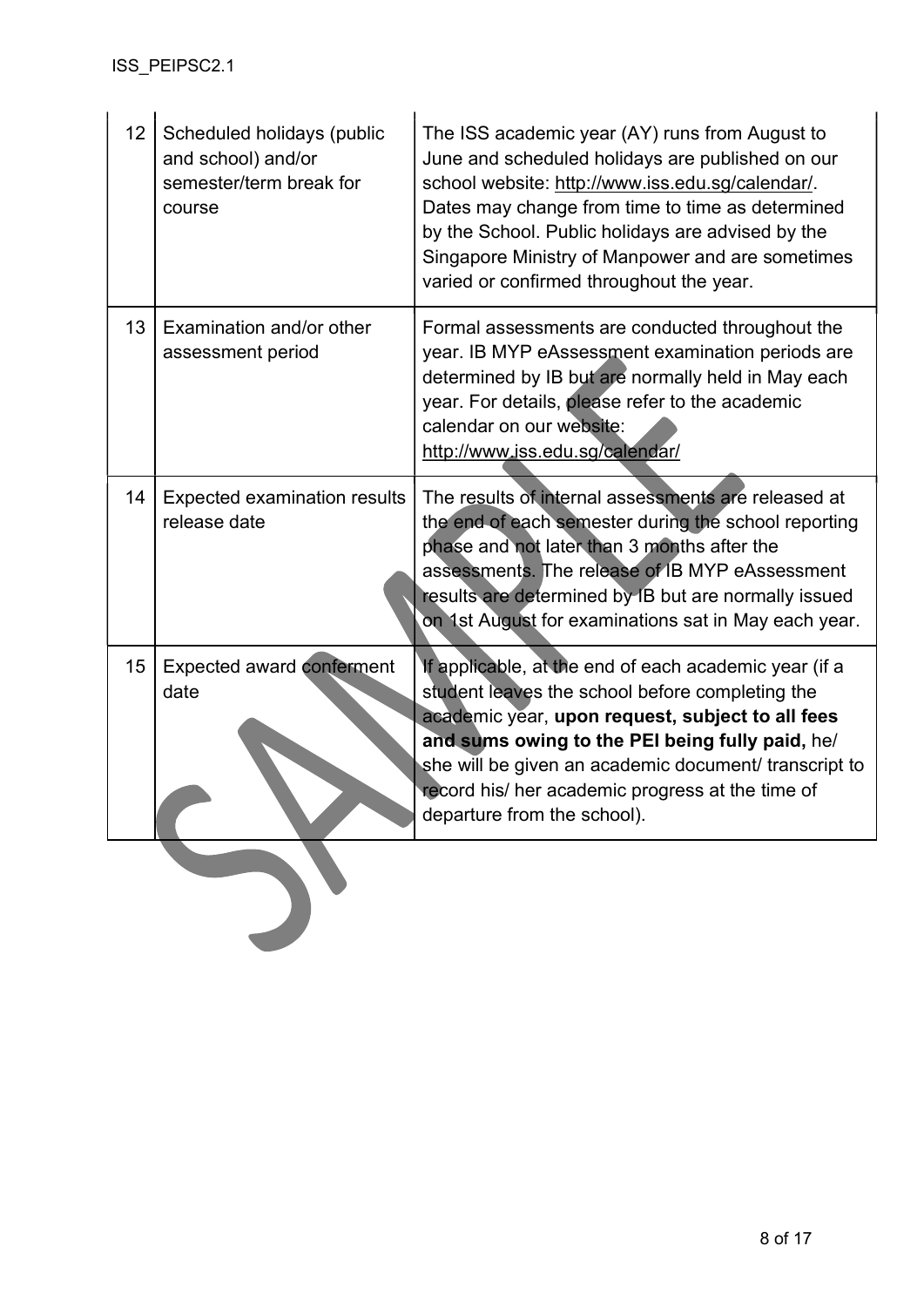## SCHEDULE B COURSE FEES

| <b>Fees Breakdown</b>                                                      | <b>Total Payable per</b><br><b>Academic Year</b><br>(with GST, if any)<br>(S\$) |
|----------------------------------------------------------------------------|---------------------------------------------------------------------------------|
| Subject to Note 2 below, for each grade (Grade 6):                         |                                                                                 |
| 1. Tuition Fee                                                             | 30,868                                                                          |
| 2. Development Fee<br>3. Insurance Premium for Fee Protection Scheme (FPS) | 2,460<br>200                                                                    |
| Total Course Fees Payable (*):                                             | 33,528                                                                          |
| No of Instalments for payments within academic year (*):                   | $\overline{2}$                                                                  |
|                                                                            |                                                                                 |
| <b>Fees Breakdown</b>                                                      | <b>Total Payable per</b><br><b>Academic Year</b><br>(with GST, if any)<br>(S\$) |
|                                                                            |                                                                                 |
| Subject to Note 2 below, for each grade (Grade 7 to Grade 8):              |                                                                                 |
| <b>Tuition Fee</b><br>$1_{-}$                                              | 33,868                                                                          |
| 2. Development Fee<br>3. Insurance Premium for Fee Protection Scheme (FPS) | 2,460<br>218                                                                    |
| Total Course Fees Payable (*):                                             | 36,546                                                                          |
| No of Instalments for payments within academic year (*):                   | $\overline{2}$                                                                  |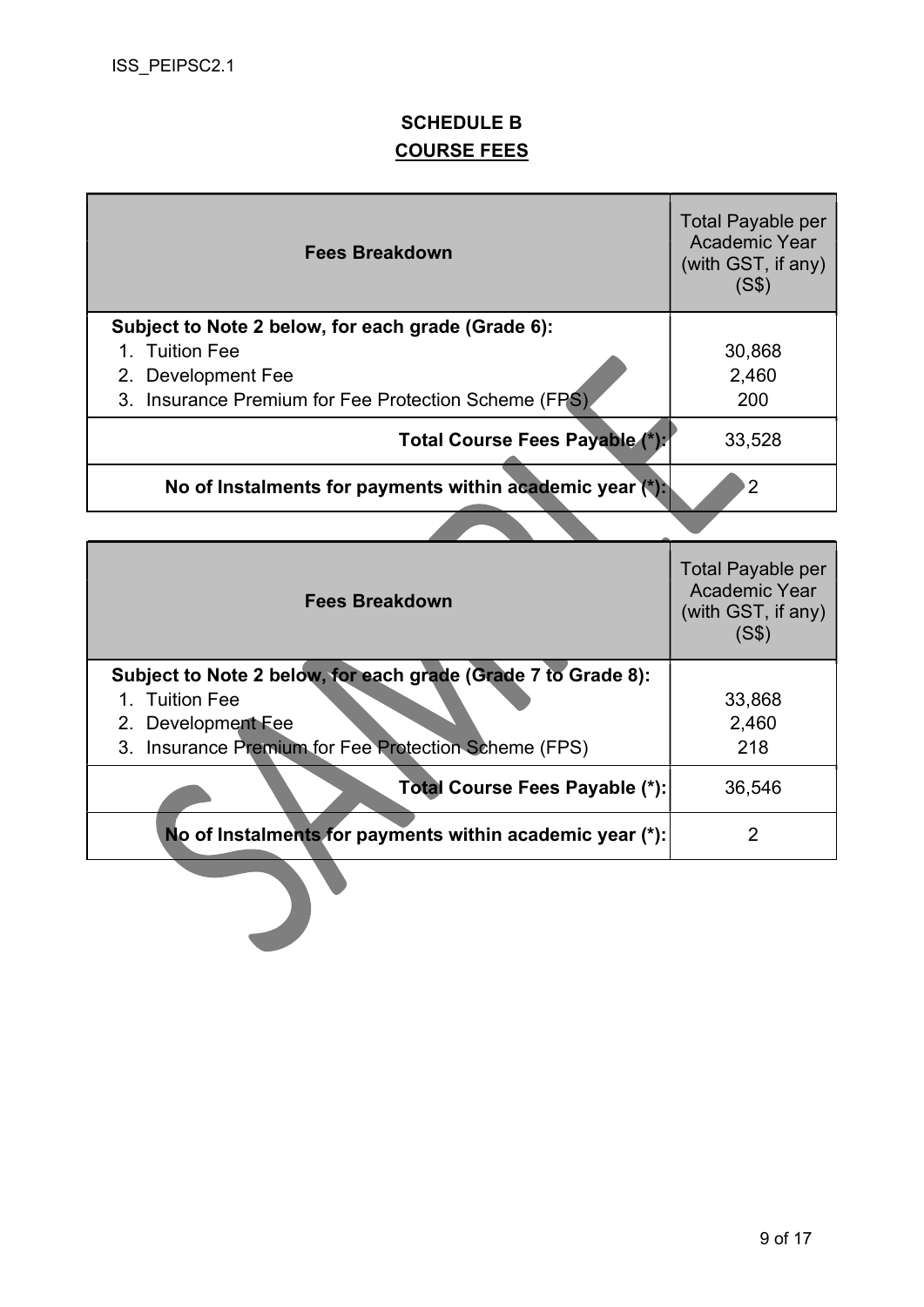| <b>Fees Breakdown</b>                                    | <b>Total Payable</b><br>per Academic<br>Year<br>(with GST, if<br>any)<br>(S\$) |
|----------------------------------------------------------|--------------------------------------------------------------------------------|
| Subject to Note 2 below, for each grade (Grade 9):       |                                                                                |
| 1. Tuition Fee                                           | 34,868                                                                         |
| 2. Development Fee                                       | 2,460                                                                          |
| 3. Insurance Premium for Fee Protection Scheme (FPS)     | 224                                                                            |
| Total Course Fees Payable (*):                           | 37,552                                                                         |
| No of Instalments for payments within academic year (*). | 2                                                                              |

| <b>Fees Breakdown</b>                                                                                                                               | <b>Total Payable</b><br>per Academic<br>Year<br>(with GST, if<br>any)<br>(S\$) |
|-----------------------------------------------------------------------------------------------------------------------------------------------------|--------------------------------------------------------------------------------|
| Subject to Note 2 below, for each grade (Grade 10):<br>1. Tuition Fee<br>2. Development Fee<br>3. Insurance Premium for Fee Protection Scheme (FPS) | 35,868<br>2,460<br>230                                                         |
| Total Course Fees Payable (*):                                                                                                                      | 38,558                                                                         |
| No of Instalments for payments within academic year (*):                                                                                            | 2                                                                              |

### (\*) Notes:

- 1. The fees stated above are applicable only to the first Academic Year as the PEI reserves the right to amend the fees from one Academic Year to the next.
- 2. The student's representative (Parent or Legal Guardian entering into this Contract) is liable for one academic year's course fees if the Student is enrolled for the first semester, notwithstanding arrangements made to pay by instalments, GIRO, or withdrawal from the course at any point during the academic year..
- 3. As indicated in Clause 1.4 fees, instalments and processes are reviewed annually. The revised Fees for each academic year will typically be reviewed in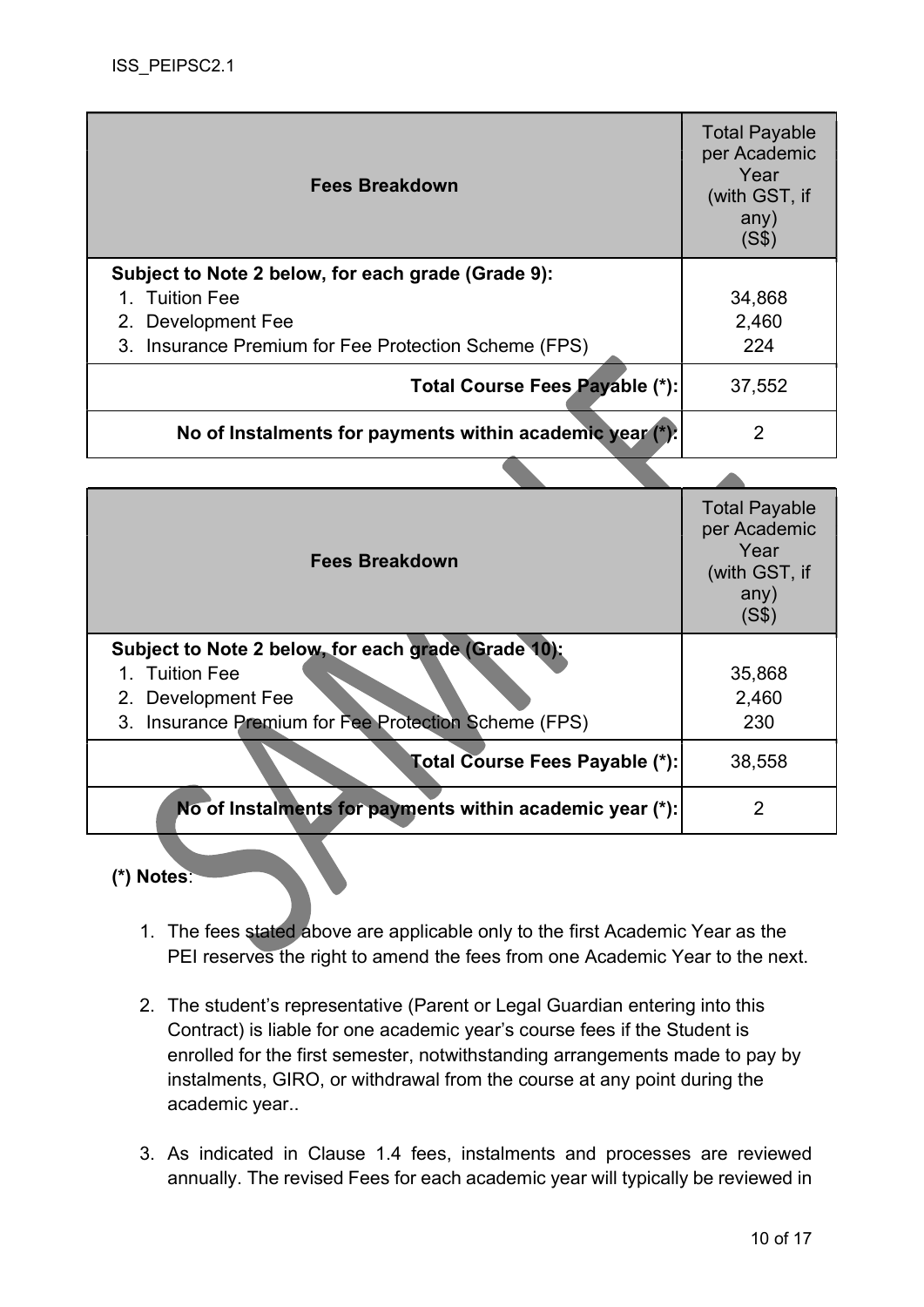February each year and parents will be notified of the revised Fees from March each year and invoiced by the School accordingly. The payment of the School's invoice setting out such revised Fees shall constitute unequivocal acceptance of the revised Fees by the Parents.

4. If a new student enrols after the course commencement date, the Tuition Fee may be prorated depending on the period of enrolment as stipulated in the following table:

| <b>Period of</b><br><b>Enrolment</b> | Term 1 | Term 2 | Term <sub>3</sub> | Term 4 |
|--------------------------------------|--------|--------|-------------------|--------|
| <b>Tuition Fee</b><br>Payable        | 100%   | 75%    | 50%               | 25%    |

5. Any other eligible discounts or incentives (e.g., early-bird, family or staff schemes) and payment due dates will be reflected in the invoice issued by the PEI. There are various modes of payment as indicated on our website http://www.iss.edu.sg/admissions/school-fees/.

## INSTALMENT SCHEDULE FOR ANNUAL FEE COLLECTION

| Subject to Note 2 above, for each grade (Grade 6):               |                                 |               |
|------------------------------------------------------------------|---------------------------------|---------------|
| <b>Instalment Schedule</b>                                       | Amount (with GST, if any) (S\$) | Date Due      |
| 1st payment                                                      | 16,764                          | 1st April     |
| 2nd payment                                                      | 16,764                          | 1st September |
| <b>Total Course Fees Payable (for</b><br>current Academic Year): | 33,528                          |               |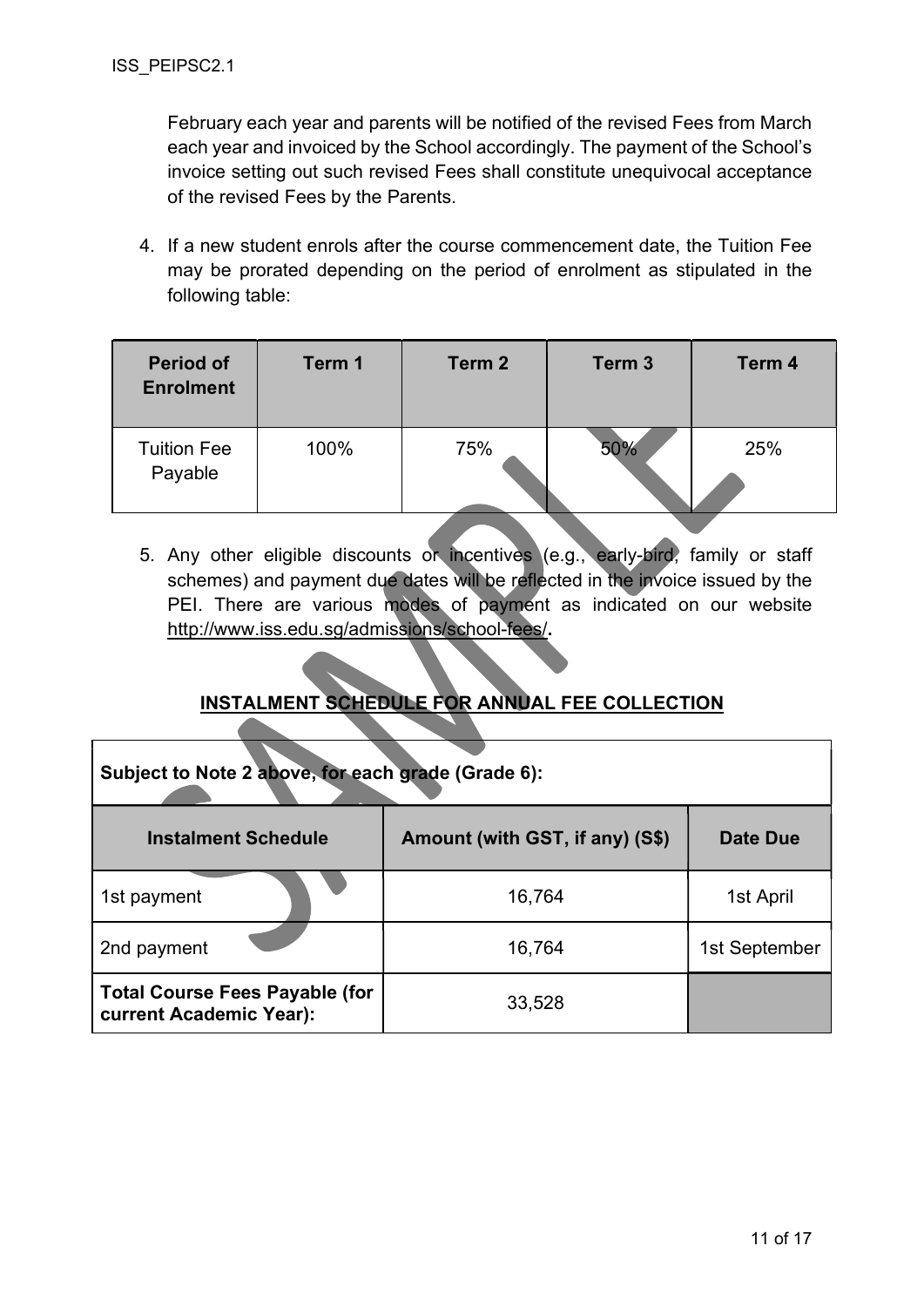| Subject to Note 2 above, for each grade (Grade 7 – Grade 8):     |                                 |               |
|------------------------------------------------------------------|---------------------------------|---------------|
| <b>Instalment Schedule</b>                                       | Amount (with GST, if any) (S\$) | Date Due      |
| 1st payment                                                      | 18,273                          | 1st April     |
| 2nd payment                                                      | 18,273                          | 1st September |
| <b>Total Course Fees Payable (for</b><br>current Academic Year): | 36,546                          |               |
|                                                                  |                                 |               |

| Subject to Note 2 above, for each grade (Grade 9):               |                                 |                 |
|------------------------------------------------------------------|---------------------------------|-----------------|
| <b>Instalment Schedule</b>                                       | Amount (with GST, if any) (S\$) | <b>Date Due</b> |
| 1st payment                                                      | 18,776                          | 1st April       |
| 2nd payment                                                      | 18,776                          | 1st September   |
| <b>Total Course Fees Payable</b><br>(for current Academic Year): | 37,552                          |                 |
|                                                                  |                                 |                 |

| Subject to Note 2 above, for each grade (Grade 10):              |                                 |               |
|------------------------------------------------------------------|---------------------------------|---------------|
| <b>Instalment Schedule</b>                                       | Amount (with GST, if any) (S\$) | Date Due      |
| 1st payment                                                      | 19,279                          | 1st April     |
| 2nd payment                                                      | 19,279                          | 1st September |
| <b>Total Course Fees Payable</b><br>(for current Academic Year): | 38,558                          |               |

## (\*) Notes:

6. The total annual course fee will be invoiced twice a year, that is, in two installments; namely in March and August of each year.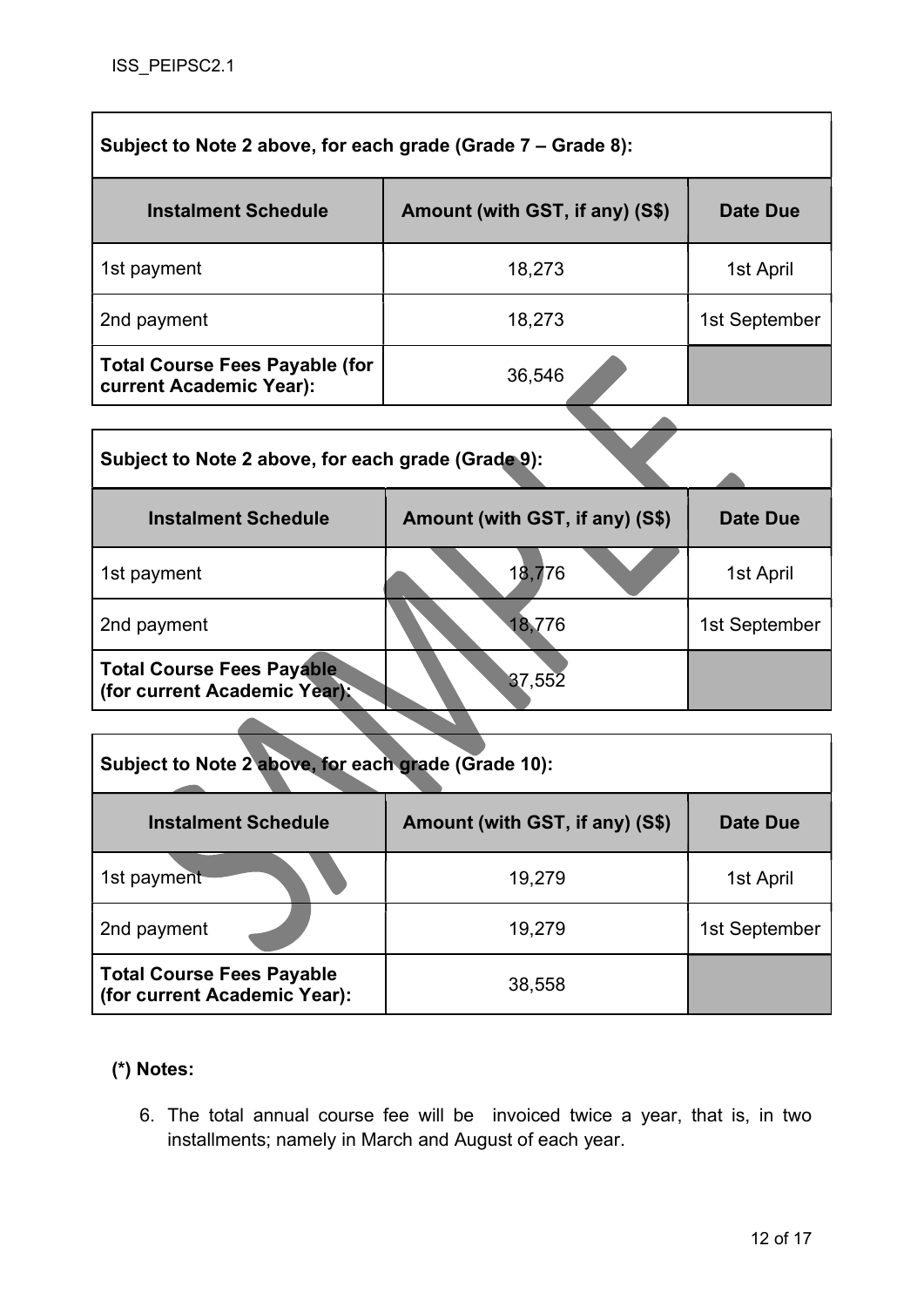- 7. All fees must be paid by the due date. Students will not be allowed to attend classes if fees are not paid before classes commence.
- 8. For payment by GIRO, a deduction will be made on the first working day of each month, over a maximum of 10 months from March to July for the first invoice and from August to December for the second invoice. Upon successful application of GIRO, a deduction schedule will be issued and the payment amounts and deduction dates therein shall follow.
- 9. No single payment amount of Course Fee should exceed 12 months' worth of fees for EduTrust certified PEIs.

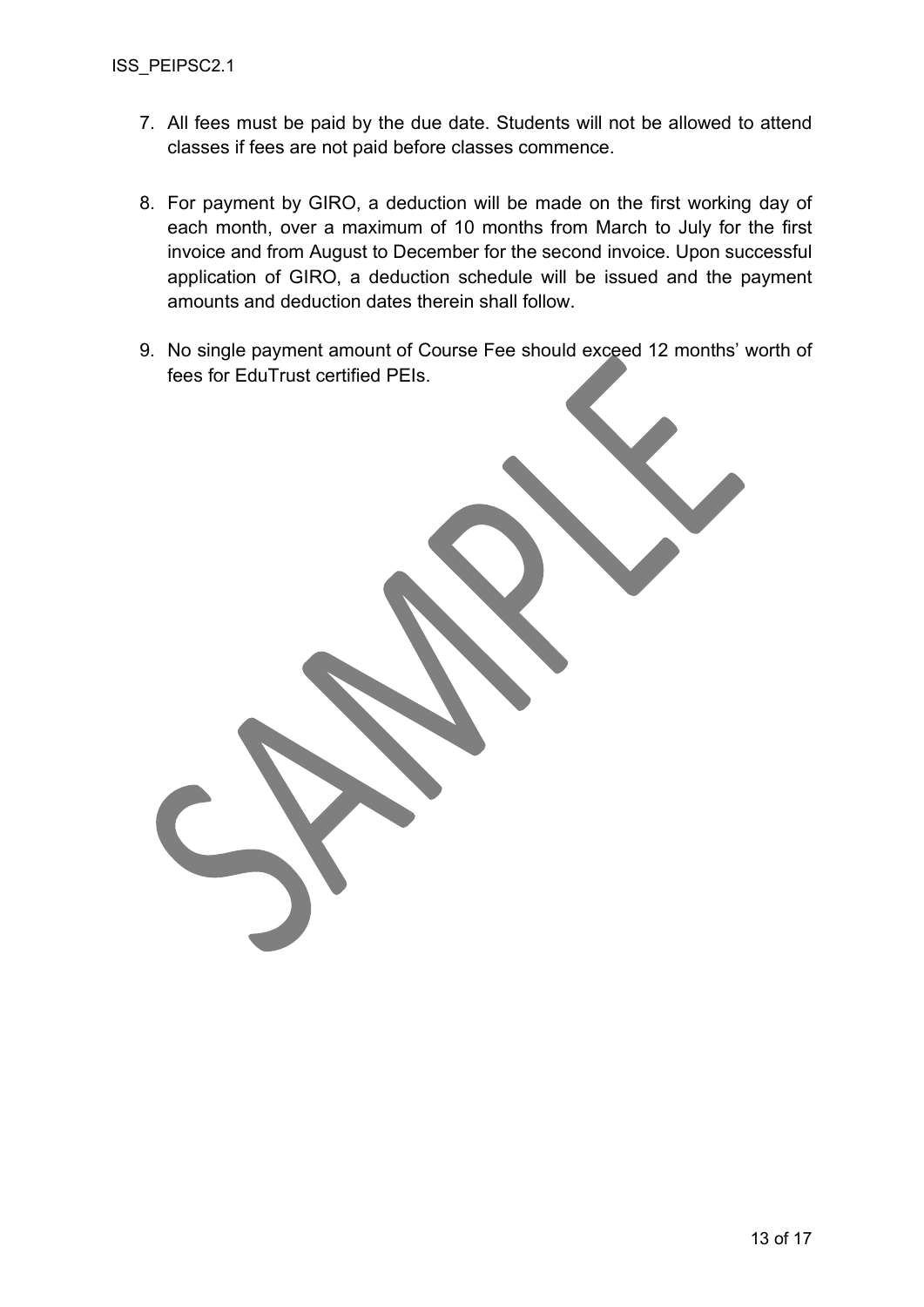## SCHEDULE C MISCELLANEOUS FEES

Miscellaneous Fees refer to any non-compulsory fees which students will pay only when applicable. Such fees are normally collected by the PEI when the need arises. The figures set out in the table are estimates only and students will be advised of the actual amounts in the invoice issued by the PEI.

| <b>Purpose of Fee</b>                                                                   | <b>Amount</b><br>(S\$ including 7% GST)    |
|-----------------------------------------------------------------------------------------|--------------------------------------------|
| Placement Test Fee (one-time &<br>non-refundable)                                       | \$500                                      |
| Enrollment Fee (one-time & non-<br>refundable)                                          | \$3,600                                    |
| <b>Learning Support Fee</b>                                                             | \$1,070 to \$4,280 per semester            |
| English Language Support (ESL<br>Fee)                                                   | \$3,880 to \$5,820 per semester            |
| <b>Examination Fees</b>                                                                 | \$600 to \$2,000                           |
| Re-marking of IB Assessment<br>Papers                                                   | \$250 to \$1,000                           |
| <b>Career Assessment Test</b>                                                           | \$160 to \$400                             |
| <b>Excursions &amp; Field Trips</b>                                                     | \$10 to \$1,500                            |
|                                                                                         | (depends on destination)                   |
| <b>School Bus Transport Services</b>                                                    | From \$1,630 per year                      |
|                                                                                         | (depends on distance)                      |
| <b>Extra-Curricular Activity (ECA)</b>                                                  | \$0 to \$1,000                             |
|                                                                                         | (depends on activity or external provider) |
| <b>Parent-Teacher Association Fee</b>                                                   | \$22                                       |
| (collection on behalf of the PTA,<br>applicable to all students and non-<br>refundable) | (not subjected to GST)                     |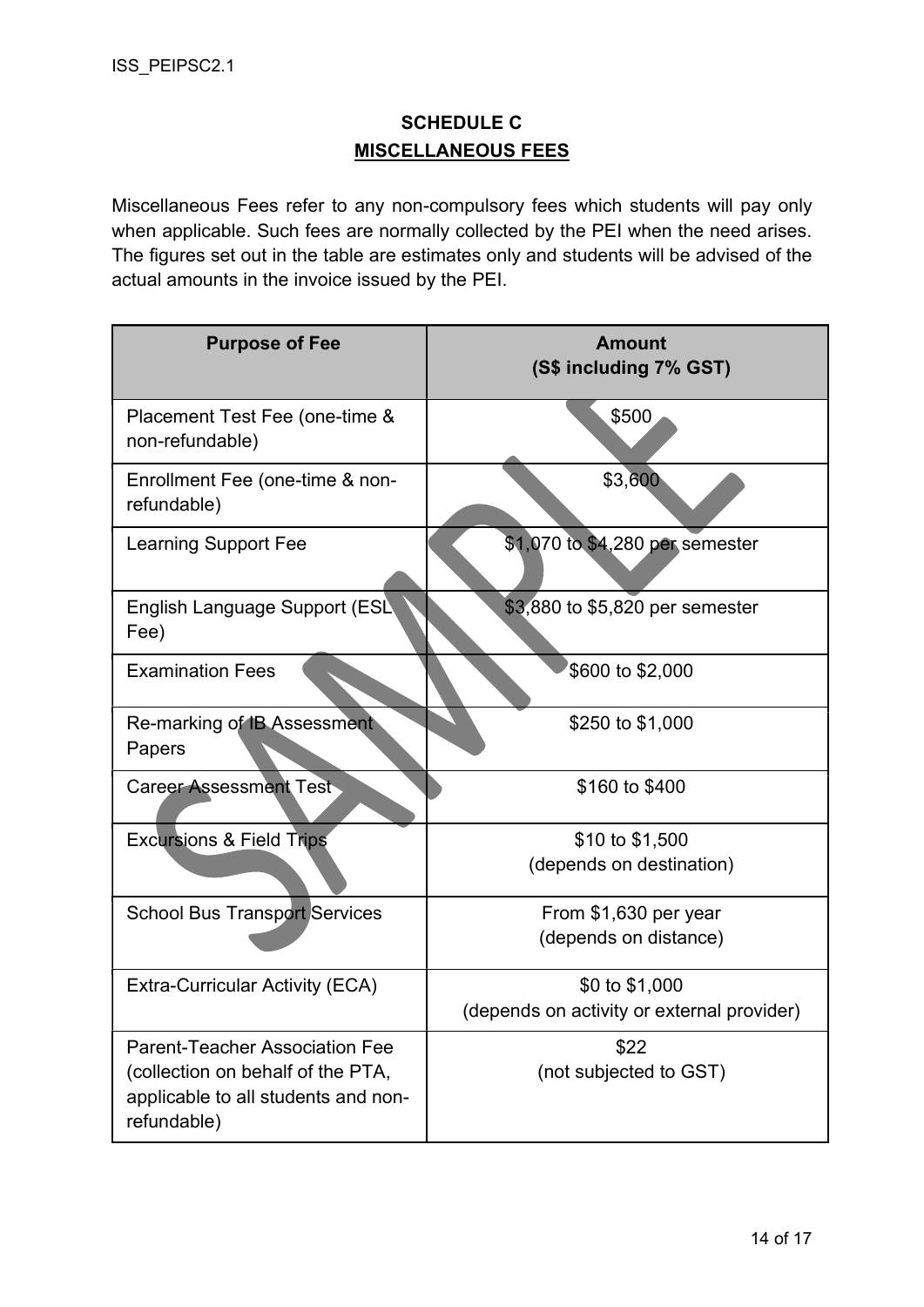| <b>Technology Fee</b>                                                                                         | \$100                                                                          |
|---------------------------------------------------------------------------------------------------------------|--------------------------------------------------------------------------------|
| <b>Ticket to School Events</b>                                                                                | \$25                                                                           |
| IB Results/Diploma, MYP<br>Results/Certificate, School Report,<br><b>Transcript, Certificate of Enrolment</b> | \$10 to \$250<br>(depends on certificate type and postage/<br>courier charges) |
| Yearbook                                                                                                      | \$30                                                                           |
| <b>Graduation Gown</b>                                                                                        | \$100                                                                          |
| Re-issue of ID Card (Parents and<br>Students)                                                                 | \$50                                                                           |
| Loss of Locker Key or Library Book                                                                            | \$25 to \$100                                                                  |
| Willful damage to Equipment or<br>Property                                                                    | \$100 to \$5,000 (as assessed)                                                 |
| Late Payment Fee                                                                                              | 8% per month of invoice amount                                                 |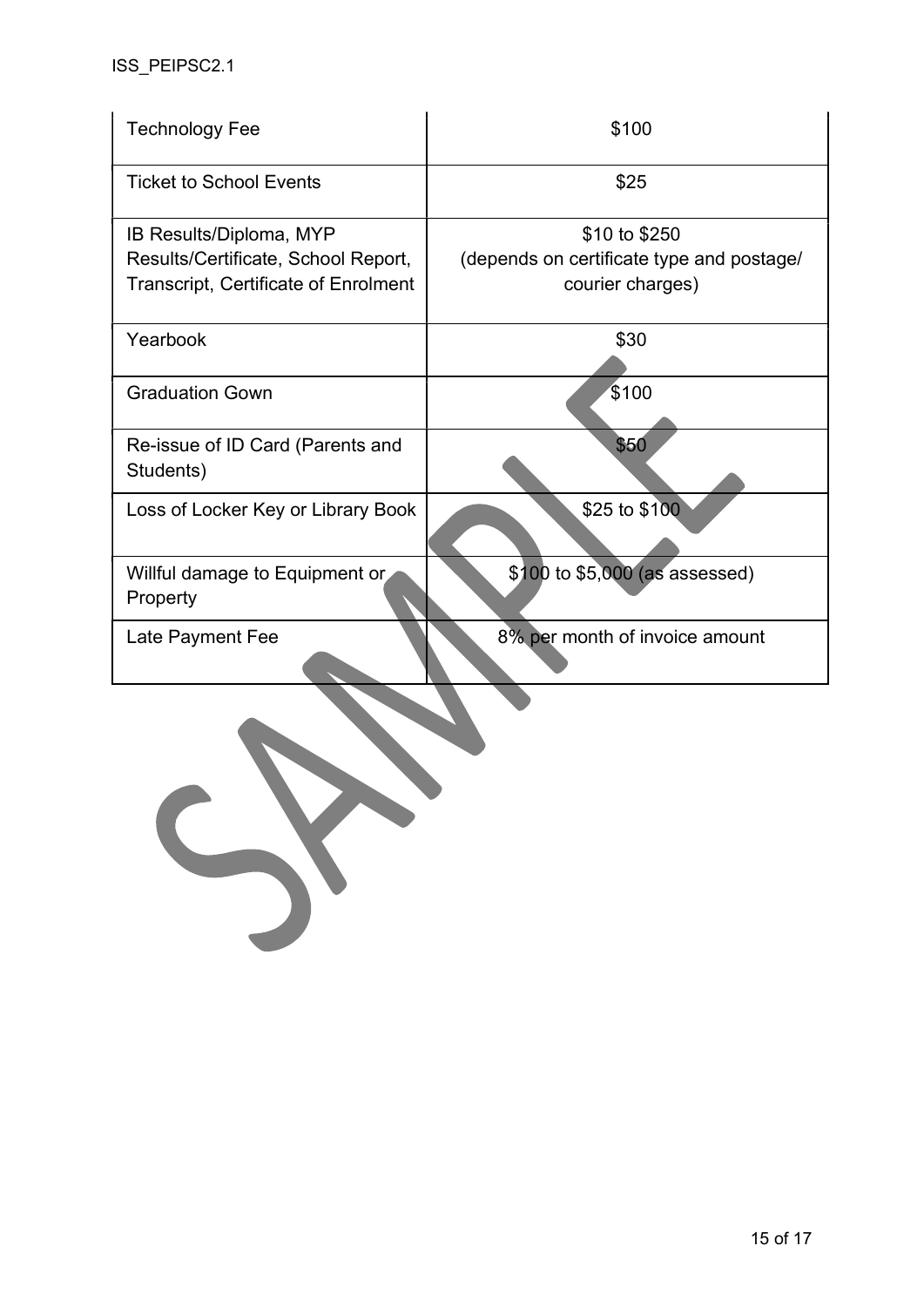### SCHEDULE D REFUND TABLE (Applicable only to Course Fees and not Miscellaneous or othe Fees of Charges)

| Maximum Refund based on % of the<br><b>Total Course Fee Paid</b> | If Students formal notice of<br>withdrawal is received (*):                                             |
|------------------------------------------------------------------|---------------------------------------------------------------------------------------------------------|
| 100%                                                             | On or before 1st April                                                                                  |
| 50%                                                              | More than 60 days before the<br><b>Course Commencement Date.</b>                                        |
| $0\%$                                                            | Less than 60 days before the<br><b>Course Commencement Date: Or.</b><br>after Course Commencement Date. |

### (\*) Notes:

1. Student must submit the student withdrawal form and clearance form as formal notice of withdrawal to the school.